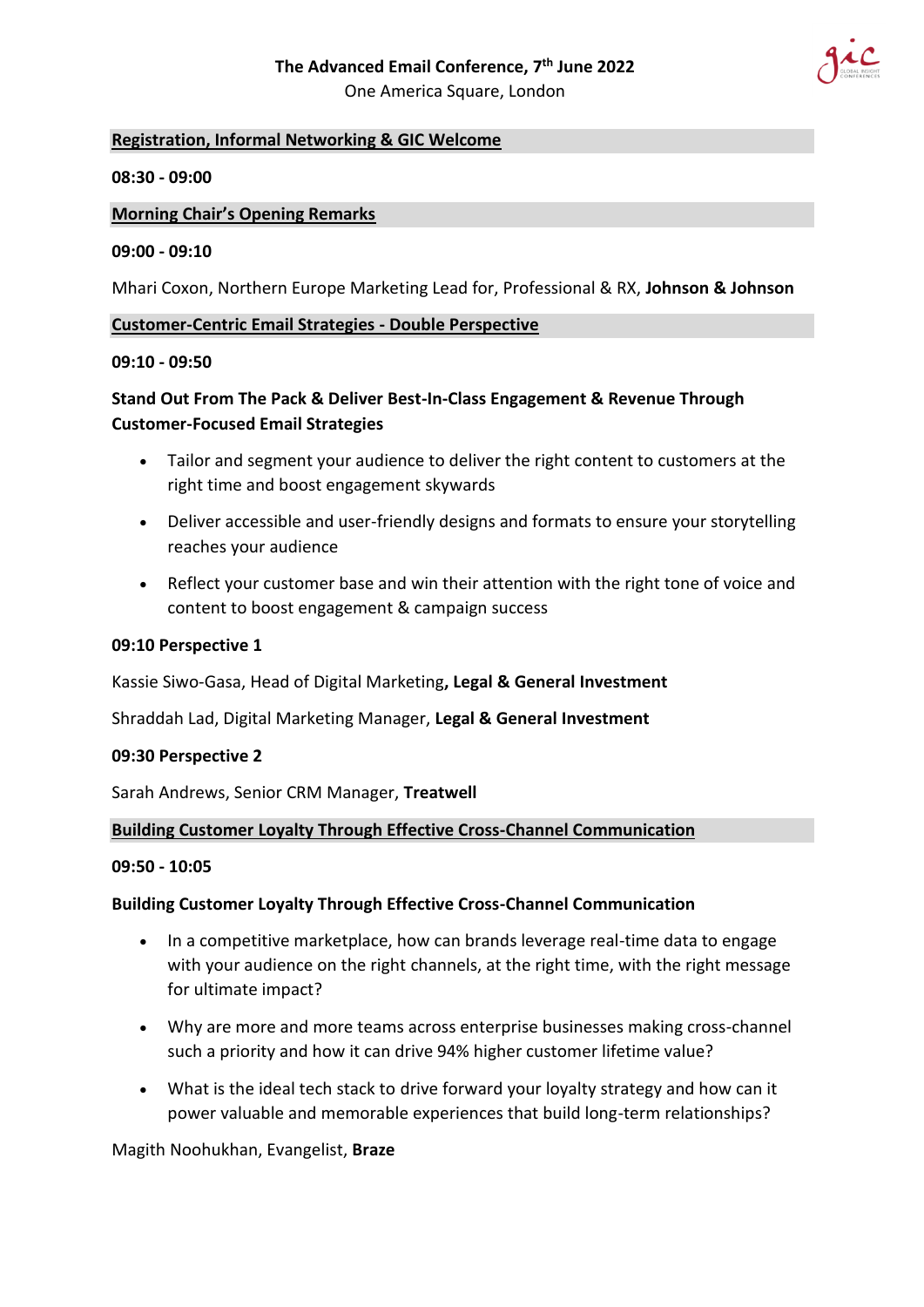

# **Morning Break With Informal Networking**

## **10:05 – 10:40**

## **Gold-Standard Personalisation – Panel Discussion & Q&A**

## **10:40 - 11:20**

# **Build Deeper Relationships With Customers & Drive Engagement With Data-Centric Approaches That Deliver Real Results**

- Move beyond first names to deliver personalised emails that make your customers feel a true connection with your brand
- When data is siloed across different sources, how can this be pulled together to get a 360 view of the customer and personalise emails and content more effectively?
- One size doesn't fit all! Strategically segment customers to ensure they receive the level of personalisation they expect
- Find the perfect balance with personalisation to ensure your strategies engage customers without breaking their privacy boundaries

Thomas Newbury, Senior International CRM Manager, **Ticketmaster**

Catherine Allan, Associate Director CRM, **Babylon Health**

Amanda Ramsahai, Email Campaign Manager, **Yorkshire Building Society**

Maria Katz, Head of Consumer Engagement, **TJX Europe**

Donna Wells**,** Email Marketing Manager, **Fidelity International**

Kristina Sallnow, Email & SMS Marketing Manager, **Cancer Research UK (CRUK)**

George Mirotsos, Co-founder & CEO, **ContactPigeon**

## **Email's Role In The Tech-Driven Privacy Shift**

## **11:20 – 11:35**

Major tech companies have caused a major shift in the privacy landscape. Apple's Mail Privacy Protection, sunsetting of third-party cookies on Apple, Mozilla and soon Google, and other changes means marketing and what we can track is changing. Email is going to play a pivotal role in this shift. During this presentation you'll learn:

- What changes have happened, what it means and the impact to marketers
- How zero and first-party data and channels that use it are going to increase in importance
- How you, as an email and CRM expert, can lead positive changes to your overall marketing strategy and make an impact on customer experience and revenue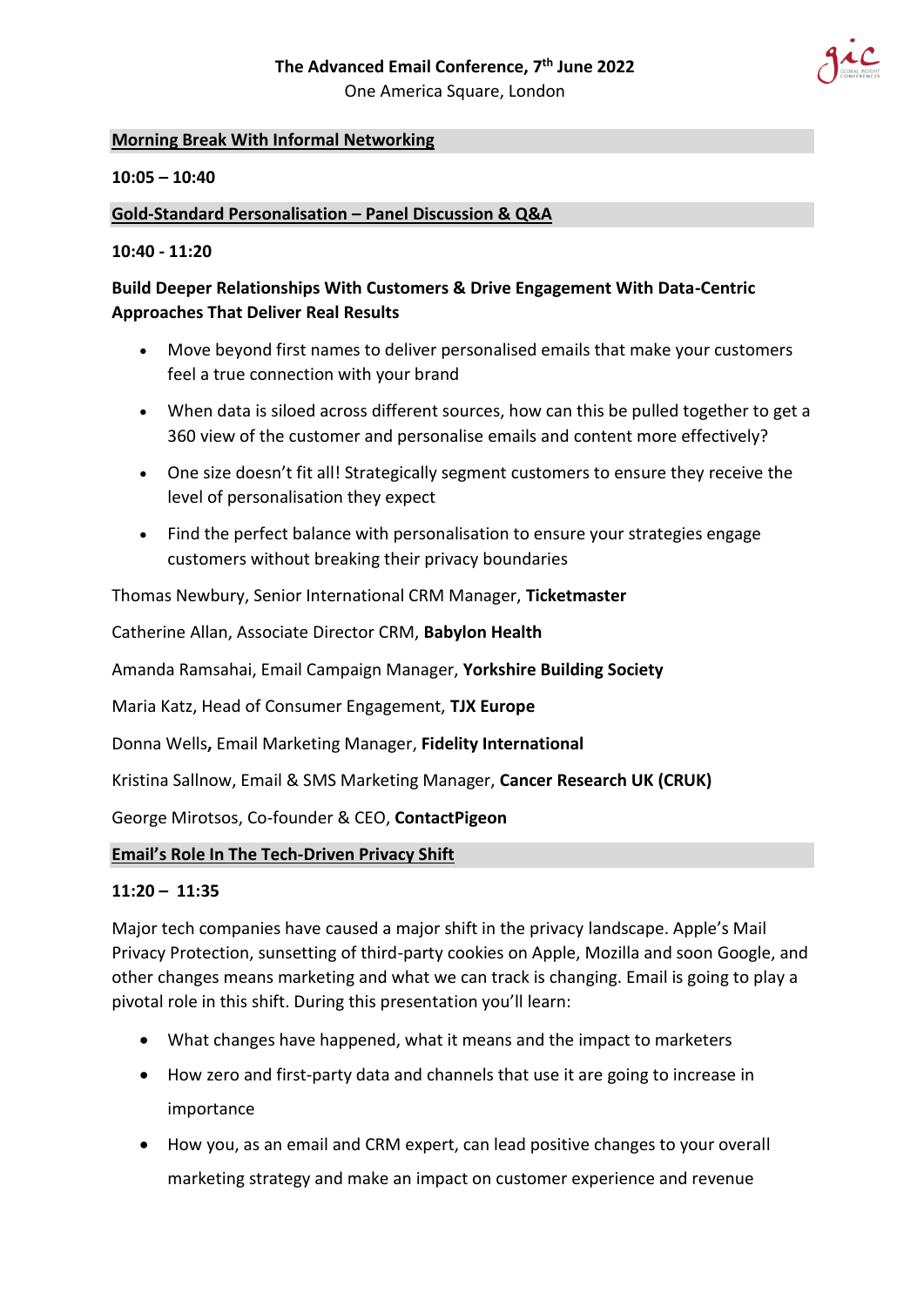

# Elliot Ross, Email Evangelist, **SparkPost a MessageBird Company**

#### **Data & Targeting**

### **11:35 – 12:00**

# **Harness The Power Of Your Data & Truly Target Your Campaigns For Next-Level Engagement & Results**

- Segment customers effectively through effective profiling and deliver the personalised, targeted experience your customers expect
- How can we ensure data from multiple sources is brought together effectively and giving you the best chance of accurately segmenting customers?
- With new barriers emerging with IOS 15 to accurate data collection, what steps can be taken to ensure your emails are landing for customers without invading their privacy?

Alex Christensen, Performance Specialist, Global Email Marketing, **Pandora**

### **Email Is The Workhorse Of Marketing, But Make Sure It's Not A One Trick Pony**

### **12:00 – 12:15**

- While email is a crucial part any CRM marketing strategy, it's essential to make sure you are also using alternative channels to complement this
- When evaluating channels, it's important to first acknowledge that not every channel is meant to sell and drive immediate conversions. If you are looking for a channel to solely drive conversions, you may already be missing a trick.
- So how do you ensure that there is a clear value exchange between the consumer and brand, while delivering exceptional customer experience?

Ricardas Montvila, VP Global Strategy, **Mapp**

### **Lunch Break & Informal Networking**

#### **12:15 – 13:25**

#### **Breakout Discussions**

#### **12:45 – 13:25**

A. Building Trust

Steve Hume, CRM Manager, **University of Liverpool**

- B. Video in Email
- C. Accessibility
- D. CSR In Email Marketing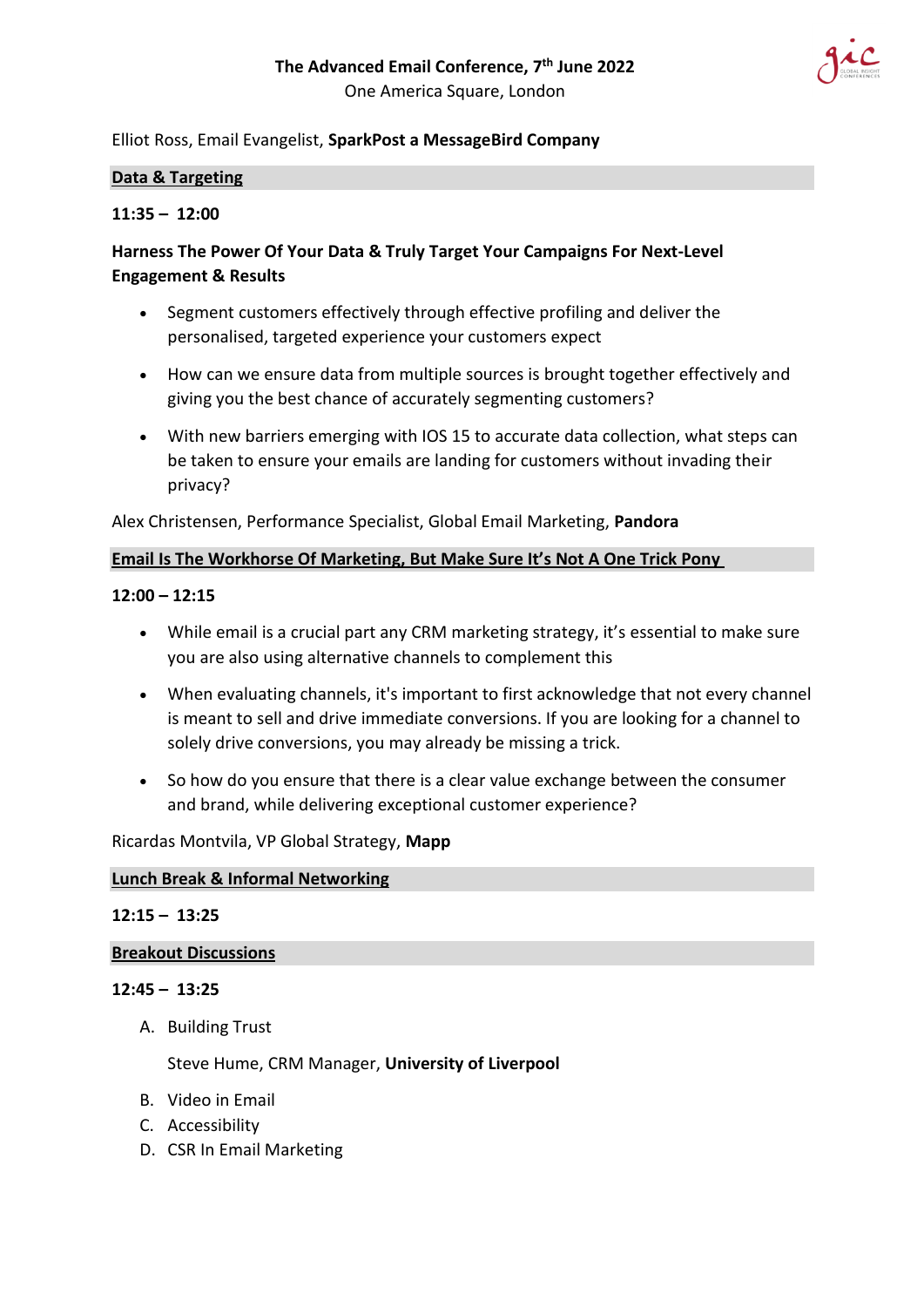

# **Afternoon Co-Chairs' Opening Remarks**

## **13:25 – 13:35**

Lana Hoang, Digital Marketing Manager, **Zurich Insurance Company Ltd**

Ashleigh Auckland, Global Head of Digital Marketing , **Cath Kidston**

#### **Small Changes For BIG Impact: Optimising Your Email Marketing Funnel**

#### **13:35 – 13:50**

This session will dive into the email marketing funnel, considering the areas you can focus on to grow positive ROI from your email channel.

The session will consider some simple ideas to:

- Build your active subscribe list
- Improve your email deliverability and inbox placement
- Better engage with your subscribers through segmentation & personalisation
- Optimise conversion rates
- Leverage cross sell and upsell opportunities to drive additional Lifetime Value
- Explore multichannel opportunities

During the session we will also introduce you to a free and easy to use Acoustic Email Performance Calculator, so you can model your own ROI focus, as well as share some reallife practical examples throughout.

Caroline Henno, Account Director, Professional Services, **Acoustic**

Chris Clapham, Senior Account Director, Professional Services, **Acoustic**

#### **Streamlined Journeys**

#### **13:50 – 14:10**

#### **Develop Insight-Driven Journeys For Customers That Boost Experiences, Conversion & ROI**

- What are the latest trends in customer expectations to harness to deliver insight and data-led journeys that deliver for customers?
- Journey mapping has never been more important, so what tools can help give a 360 view of your customer and drive journey improvements?
- Connect key touchpoints for customers across their journey and simplify processes to boost retention and customer experience

Mhari Coxon, Northern Europe Marketing Lead for , Professional & RX**, Johnson & Johnson**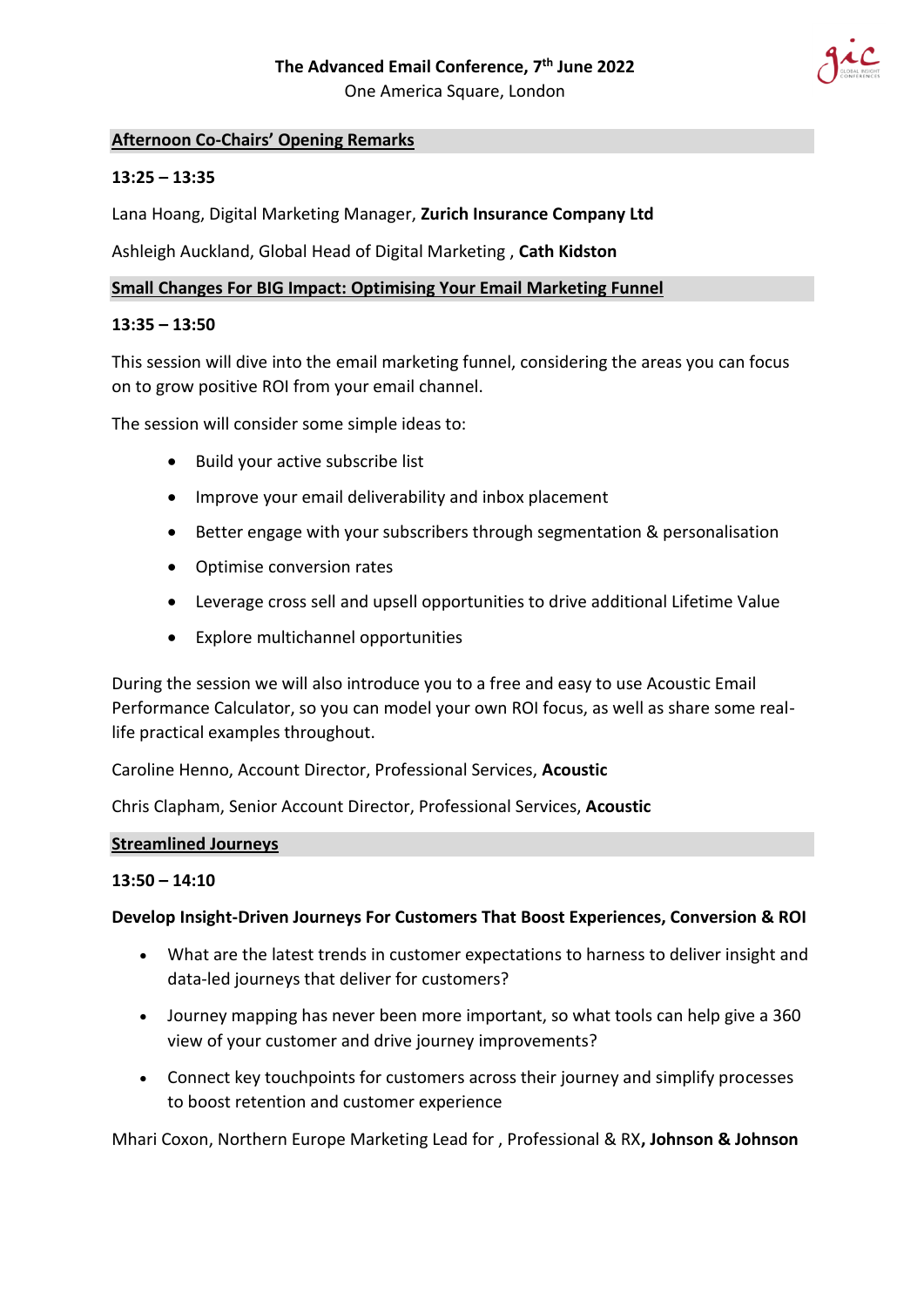

# **(Are You?) Hitting The Mark – Email Addition**

# **14:10 – 14:25**

Hitting the Mark is back. A lot has changed since our last Hitting the Mark report and shifting consumer habits have placed a higher demand on ecommerce brands around the world. The industry has faced a period of unprecedented growth, but how well have marketers adapted to these new demands?

- Stand out in the inbox with email best practice
- Discover winning tactics from across the industry
- Unlock the secret to conversion-driving experiences

Gavin Laugenie, Global Head of Content, **DotDigital** 

### **Attention-Grabbing Content – Panel Discussion & Q&A**

### **14:25 - 14:55**

# **Cut-Through To Your Audience & Stand Out From The Crowd With Innovative Content That Boosts Engagement**

- How can we refresh, revitalise and revamp email content to catch customer's eyes with so many other things competing for their attention?
- Harness your data's potential to deliver the right content at the right time and boost ROI
- Connect your content across multiple touch points to ensure consistent, engaging storytelling for customers across your channel mix

Robyn Blake, Head of Digital Marketing, **Victoria Beckham**

Marie-Louise Lord, Senior CRM Manager (International), **Marks & Spencer**

Jason Smith, VP EMEA**, MoEngage**

Ben Crossland, Email Marketing Manager**, Sue Ryder**

Byron Goodman, Director of Sales, EMEA**, Iterable**

## **Afternoon Break With Informal Networking**

## **14:55 – 15:25**

## **Scoring Your Segmentation Capabilities**

#### **15:25 – 15:40**

- Where do you sit on the scale of Average to Incredible?
- How does segmentation impact your ability to personalise?